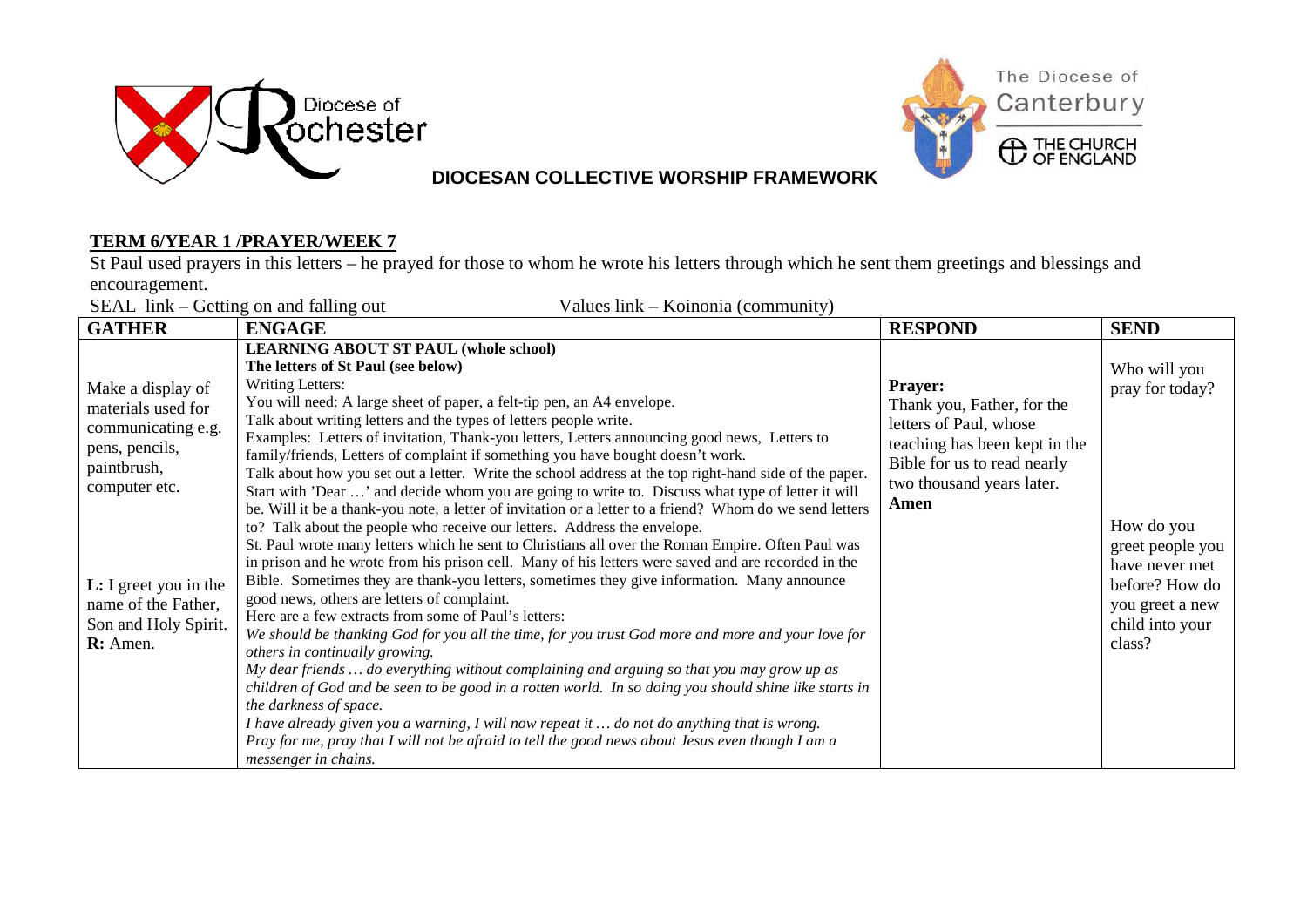



| L: The Lord be with<br>you.<br>R: And also with<br>you.<br>Make a display of<br>dolls in national<br>costume or display<br>pictures of people<br>wearing national<br>costume. | I always remember you in my heart, whether I am in prison, in chains, or free and spreading the<br>good news.<br>Paul was a great writer. Often he dictated his letters – he spoke and another wrote. Occasionally<br>Paul wrote letters himself, but he may have had bad eyesight which made this difficult. Even under<br>the difficulties of prison and illness Paul wrote to his fellow Christians.<br><b>LEARNING ABOUT ST PAUL (whole school)</b><br>Philippians 1 v 3, Colossians 1 v 2, Romans 1 v 7 etc<br><b>Greetings</b><br>You will need: A sheet of paper and a felt-tip pen.<br>Ask the children how letters start. Start your letter with 'Dear ' then go on to say that often we add<br>something such as 'I hope you are well'.<br>Like all letter-writers Paul starts his letters in a particular way. Often he starts with a greeting.<br>From Paul, a servant of Jesus Christ  To all the Christians in Rome whom God loves.<br>From Paul and Timothy, servants of Jesus Christ  To all the Christians in Philippi.<br>From Paul, Silas and Timothy  To all the Christians at Thessalonica.<br>Paul didn't stop there, he usually added a special greeting:<br>I thank God for you every time I think of you.<br>May God give you his love and peace.<br>In every letter Paul wished his hearers grace (undeserved love) and peace - two very important<br>things. He wanted his hearers to know that god loved them even when they didn't deserve it, and he<br>wanted them to know peace.<br><b>LEARNING ABOUT ST PAUL (whole school)</b><br>II Corinthians 13 v 11, Colossians 4 v 18 etc<br><b>Endings</b> | When you greet people what<br>do you say? In many<br>countries people still wish<br>each other peace (shalom or<br>salaam). Maybe it is a more<br>meaningful greeting than 'Hi'<br>or 'Hello'<br><b>Prayer:</b><br>Thank you, Father, for the<br>beginnings of Paul's letters<br>that are so encouraging. He<br>always found something to<br>praise and always asked for<br>your love for people. | <b>L:</b> The peace of<br>the Lord be<br>always with<br>you.<br><b>R:</b> And also<br>with you.<br>Think about<br>how you treat<br>people. Do you<br>treat all people |
|-------------------------------------------------------------------------------------------------------------------------------------------------------------------------------|-------------------------------------------------------------------------------------------------------------------------------------------------------------------------------------------------------------------------------------------------------------------------------------------------------------------------------------------------------------------------------------------------------------------------------------------------------------------------------------------------------------------------------------------------------------------------------------------------------------------------------------------------------------------------------------------------------------------------------------------------------------------------------------------------------------------------------------------------------------------------------------------------------------------------------------------------------------------------------------------------------------------------------------------------------------------------------------------------------------------------------------------------------------------------------------------------------------------------------------------------------------------------------------------------------------------------------------------------------------------------------------------------------------------------------------------------------------------------------------------------------------------------------------------------------------------------------------------------------------------------------------|---------------------------------------------------------------------------------------------------------------------------------------------------------------------------------------------------------------------------------------------------------------------------------------------------------------------------------------------------------------------------------------------------|-----------------------------------------------------------------------------------------------------------------------------------------------------------------------|
|                                                                                                                                                                               | You will need: A large sheet of paper and a pen<br>Go back to the letter you started in the previous assembly. Decide how you are going to finish the<br>letter, e.g. 'Love from ', 'Yours sincerely ', 'Yours faithfully ' Write some of these down and<br>decide on one to end your letter. Talk about the different ways to end letters and their different use<br>and meaning.<br>Paul did not end his letters with 'Love from Paul' or 'Yours sincerely, Paul' or 'Yours faithfully,                                                                                                                                                                                                                                                                                                                                                                                                                                                                                                                                                                                                                                                                                                                                                                                                                                                                                                                                                                                                                                                                                                                                           | How do you end letters? Do<br>you end them by showing<br>that you care?                                                                                                                                                                                                                                                                                                                           | equally?                                                                                                                                                              |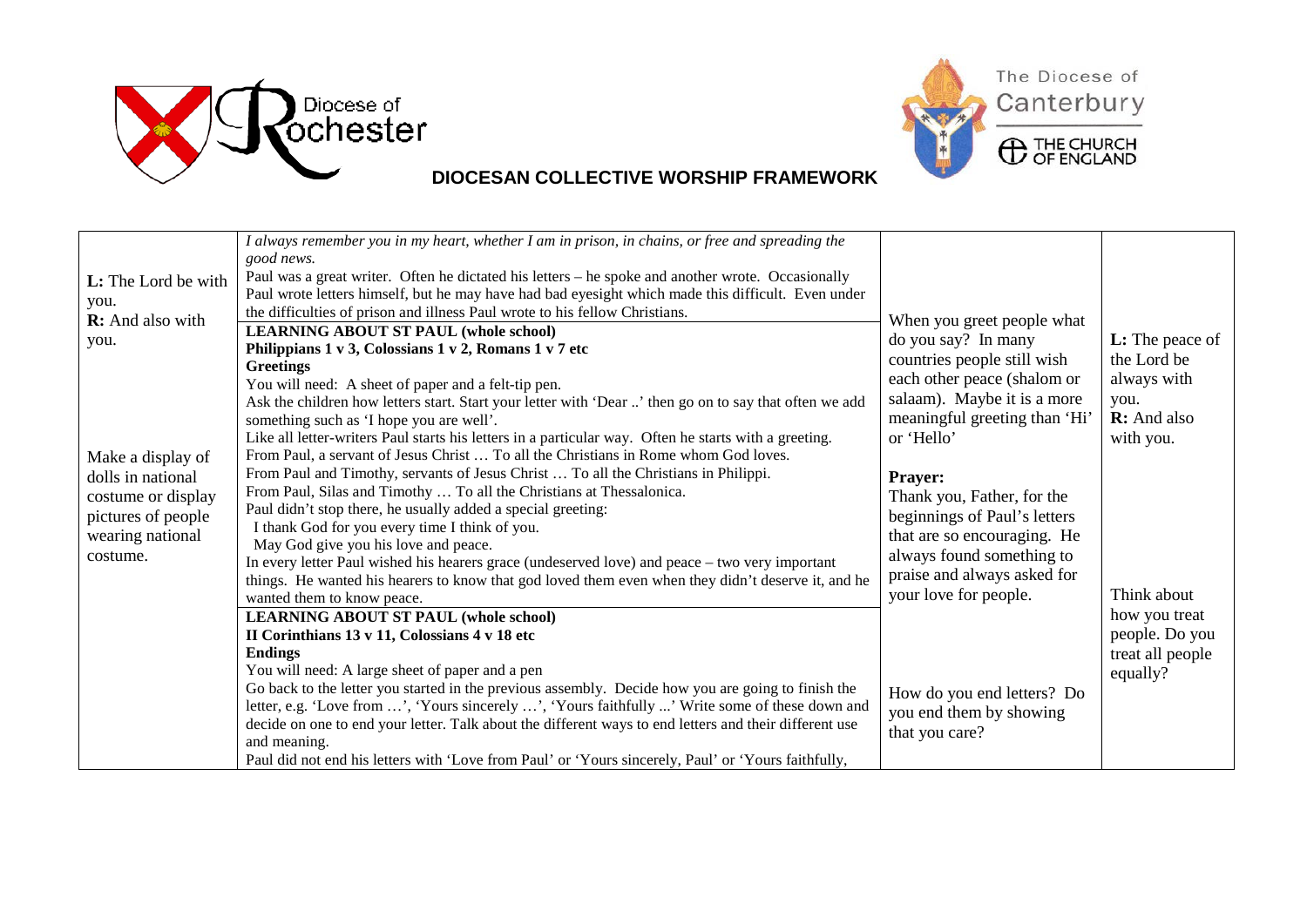



| Paul'. He ended with a 'blessing', that is he asked God to love and care for the readers.<br>Here are some of the endings of Paul's letters:<br>And finally, my brothers, goodbye. Aim for perfection, listen to my pleas, try to agree with one<br>another and live in peace. The God of love and peace go with you.<br>I am writing this greeting with my own hand. Do not forget I am chained in prison. May God's<br>love be with you.<br>May the Lord of peace give you peace at all times and in every way  The love of the Lord Jesus<br>Christ be with you all.<br>In every letter Paul wished his hearers grace (undeserved love) and peace - two very important<br>things. He wanted his hearers to know that God loved them even when they didn't deserve it, and<br>he wanted them to know peace.                                                                                                                                                                                                                                                                        | <b>Prayer:</b><br>Thank you, Father, for the<br>way Paul ended his letters.<br>Even when he was busy or in<br>prison he always thought of<br>others and committed them to<br>your love.<br>Listen quietly to the                                                                                                                                                    |  |
|--------------------------------------------------------------------------------------------------------------------------------------------------------------------------------------------------------------------------------------------------------------------------------------------------------------------------------------------------------------------------------------------------------------------------------------------------------------------------------------------------------------------------------------------------------------------------------------------------------------------------------------------------------------------------------------------------------------------------------------------------------------------------------------------------------------------------------------------------------------------------------------------------------------------------------------------------------------------------------------------------------------------------------------------------------------------------------------|---------------------------------------------------------------------------------------------------------------------------------------------------------------------------------------------------------------------------------------------------------------------------------------------------------------------------------------------------------------------|--|
| <b>LEARNING ABOUT ST PAUL (class or key stage)</b><br><b>Galatians 3 v 26 - 28</b><br><b>All One</b><br>You will need: Different national costumes (optional). Pictures from a search engine could be used.<br>Talk about the ways in which people are different.<br>They are different in size. (Use two members of staff.)<br>They are different in nationality. (Dress two children in costumes.)<br>They are different in speech. (Ask one of the staff, or one of the children, to demonstrate another<br>language.)<br>They are different in gender – male or female.<br>Paul wrote this to the Christians at Galatia:<br>There is no longer Greek or Jew, male or female, slave or free, you are all one in the family of<br>Christ  You are all God's special people whom he loves dearly.<br>Often people stress their differences: differences in nationality and in language, whether they are<br>male or female, young of old, rich or poor. Paul spoke of differences being wiped out. Before God<br>such differences do not matter. In God's family everyone is equal. | reading:<br>We are always dividing<br>people:<br>Rich and poor,<br>Boys and girls,<br>Young and old,<br>Friends and enemies.<br>You are always joining<br>people together,<br>Breaking down barriers and<br>making people one.<br><b>Prayer:</b><br>Thank you for the differences<br>in people that make life<br>interesting and colourful.<br>Help us to use those |  |
| Margaret Cooling, Assemblies for Primary Schools: Pub RMEP, 1990, used with kind permission                                                                                                                                                                                                                                                                                                                                                                                                                                                                                                                                                                                                                                                                                                                                                                                                                                                                                                                                                                                          | differences to make life better<br>and not as a way of dividing                                                                                                                                                                                                                                                                                                     |  |